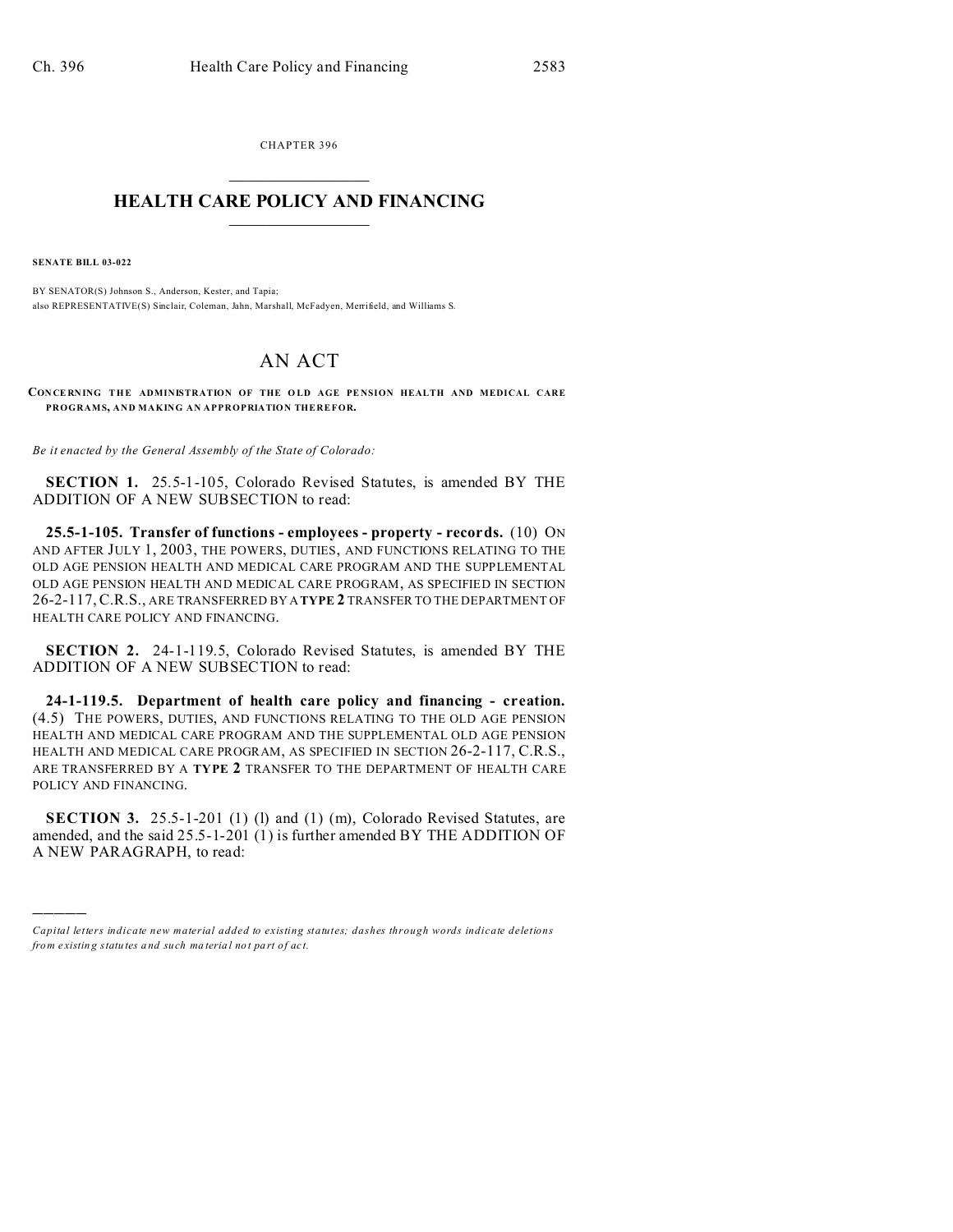**25.5-1-201. Programs to be administered by the department of health care policy and financing.** (1) Programs to be administered and functions to be performed by the department of health care policy and financing shall be as follows:

(l) The health and medical care program for recipients of aid to the needy disabled, as specified in section 26-2-119.5, C.R.S.; and

(m) The "Children's Basic Health Plan Act", as specified in article 19 of title 26, C.R.S.; AND

(n) THE OLD AGE PENSION HEALTH AND MEDICAL CARE PROGRAM AND THE SUPPLEMENTAL OLD AGE PENSION HEALTH AND MEDICAL CARE PROGRAM, AS SPECIFIED IN SECTION 26-2-117, C.R.S.

**SECTION 4.** 25.5-1-303 (4), Colorado Revised Statutes, is amended, and the said 25.5-1-303 is further amended BY THE ADDITION OF A NEW SUBSECTION, to read:

**25.5-1-303. Powers and duties of the board - scope of authority - rules.** (4) The board shall provide advice and consultation to the state board of human services in connection with the administration of the old age pension health and medical care fund established in section 26-2-117, C.R.S.

(8) (a) THE BOARD SHALL ADOPT RULES IN CONNECTION WITH THE OLD AGE PENSION HEALTH AND MEDICAL CARE PROGRAM AND THE SUPPLEMENTAL OLD AGE PENSION HEALTH AND MEDICAL CARE PROGRAM ESTABLISHED IN SECTION 26-2-117, C.R.S.

(b) ALL RULES AND ORDERS OF THE DEPARTMENT OF HUMAN SERVICES IN CONNECTION WITH THE OLD AGE PENSION HEALTH AND MEDICAL CARE PROGRAM AND THE SUPPLEMENTAL OLD AGE PENSION HEALTH AND MEDICAL CARE PROGRAM SHALL CONTINUE TO BE EFFECTIVE UNTIL REVISED, AMENDED, REPEALED, OR NULLIFIED PURSUANT TO LAW.

**SECTION 5.** 26-1-103 (4), (5), and (6), Colorado Revised Statutes, are amended to read:

**26-1-103. Definitions.** As used in this title, unless the context otherwise requires:

(4) "Executive director" means the executive director of the department of human services; except that "executive director" for the purposes of articles 4 and 15 of this title and in connection with the adult foster care program, the home care allowance program, and the treatment program for high-risk pregnant women, THE OLD AGE PENSION HEALTH AND MEDICAL CARE PROGRAM, AND THE SUPPLEMENTAL OLD AGE PENSION HEALTH AND MEDICAL CARE PROGRAM means the executive director of the department of health care policy and financing.

(5) "State board" means the state board of human services authorized to act in accordance with the provisions of section 26-1-107; except that "state board" or "board" for the purposes of articles 4 and 15 of this title and in connection with the adult foster care program, and the home care allowance program, THE OLD AGE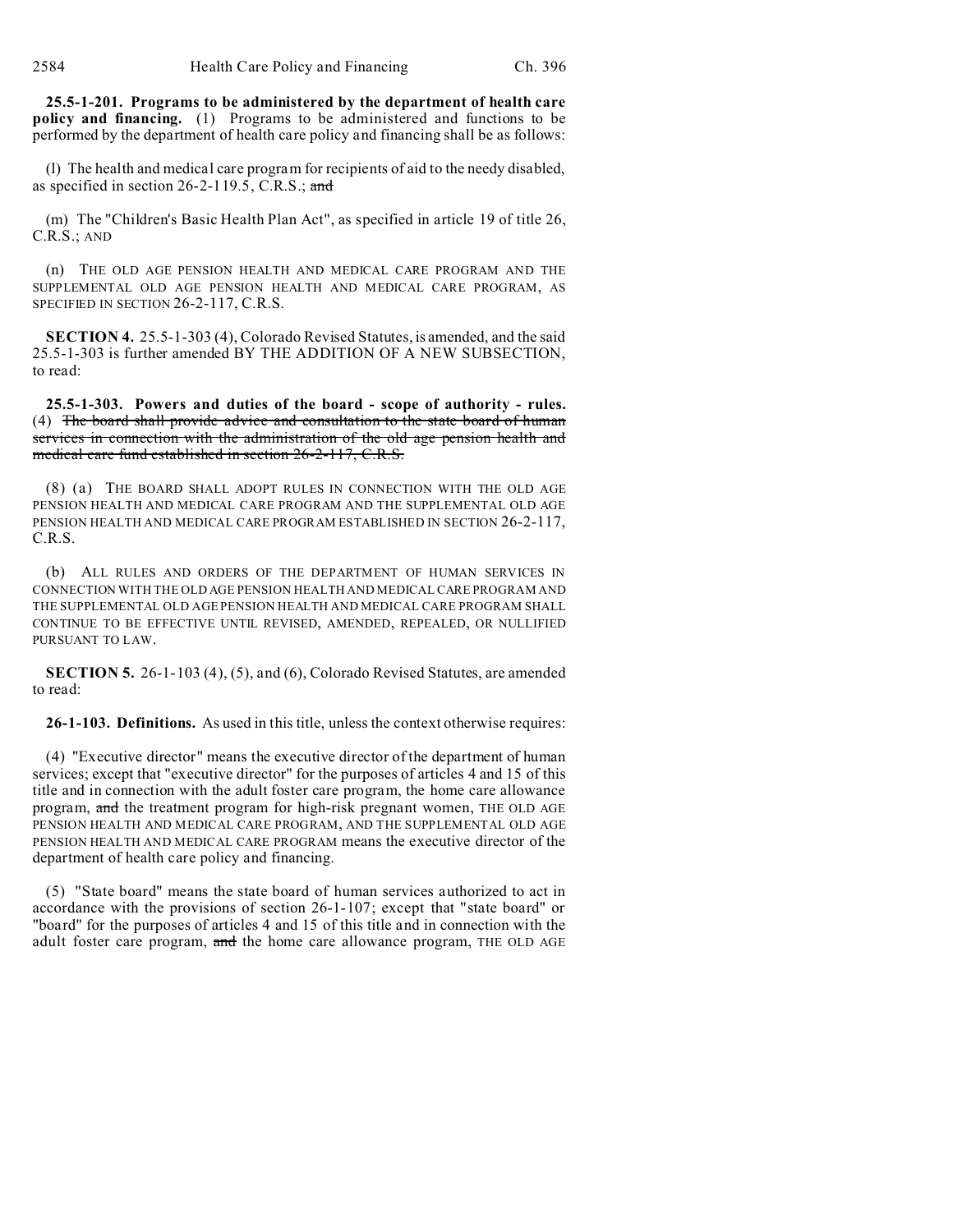PENSION HEALTH AND MEDICAL CARE PROGRAM, AND THE SUPPLEMENTAL OLD AGE PENSION HEALTH AND MEDICAL CARE PROGRAM means the medical services board established in part 3 of article 1 of title 25.5, C.R.S.

(6) "State department" means the department of human services; except that "state department" for the purposes of articles 4 and 15 of this title and in connection with the adult foster care program, the home care allowance program, and the treatment program for high-risk pregnant women, THE OLD AGE PENSION HEALTH AND MEDICAL CARE PROGRAM, AND THE SUPPLEMENTAL OLD AGE PENSION HEALTH AND MEDICAL CARE PROGRAM means the department of health care policy and financing.

**SECTION 6.** 26-1-107, Colorado Revised Statutes, is amended BY THE ADDITION OF A NEW SUBSECTION to read:

**26-1-107. State board of human services.** (9.5) ON AND AFTER JULY 1, 2003, ANY REFERENCE TO THE STATE BOARD IN CONNECTION WITH THE OLD AGE PENSION HEALTH AND MEDICAL CARE PROGRAM, THE SUPPLEMENTAL OLD AGE PENSION HEALTH AND MEDICAL CARE PROGRAM, THE OLD AGE PENSION HEALTH AND MEDICAL CARE FUND, AND THE SUPPLEMENTAL OLD AGE PENSION HEALTH AND MEDICAL CARE FUND SHALL BE DEEMED TO REFER TO THE MEDICAL SERVICES BOARD OR THE EXECUTIVE DIRECTOR OF THE DEPARTMENT OF HEALTH CARE POLICY AND FINANCING, WHICHEVER IS APPROPRIATE.

**SECTION 7.** 26-1-111 (2) (a), Colorado Revised Statutes, is amended to read:

**26-1-111. Activities of the state department under the supervision of the executive director - study.** (2) The state department, under the supervision of the executive director, shall:

(a) Administer or supervise all forms of public assistance and welfare, including but not limited to assistance payments, food stamps, and social services under programs for old age pensions EXCEPT FOR THE OLD AGE PENSION HEALTH AND MEDICAL CARE PROGRAM AND THE SUPPLEMENTAL OLD AGE PENSION HEALTH AND MEDICAL CAREPROGRAM, AND SHALL ALSO ADMINISTER AND SUPERVISE the Colorado works program, aid to the blind, aid to the needy disabled, food stamps supplementation to households not receiving public assistance found eligible for food stamps under rules adopted by the state board, and such other public assistance and welfare activities as may be vested in the state department pursuant to law;

**SECTION 8.** 26-2-103 (7) and (11), Colorado Revised Statutes, are amended to read:

**26-2-103. Definitions.** As used in this article, unless the context otherwise requires:

(7) "Public assistance" means assistance payments, food stamps, and social services provided to or on behalf of eligible recipients through programs administered or supervised by the state department, either in cooperation with the federal government or independently without federal aid, pursuant to the provisions of this article. Public assistance includes programs for old age pensions EXCEPT FOR THE OLD AGE PENSION HEALTH AND MEDICAL CARE PROGRAM AND THE SUPPLEMENTAL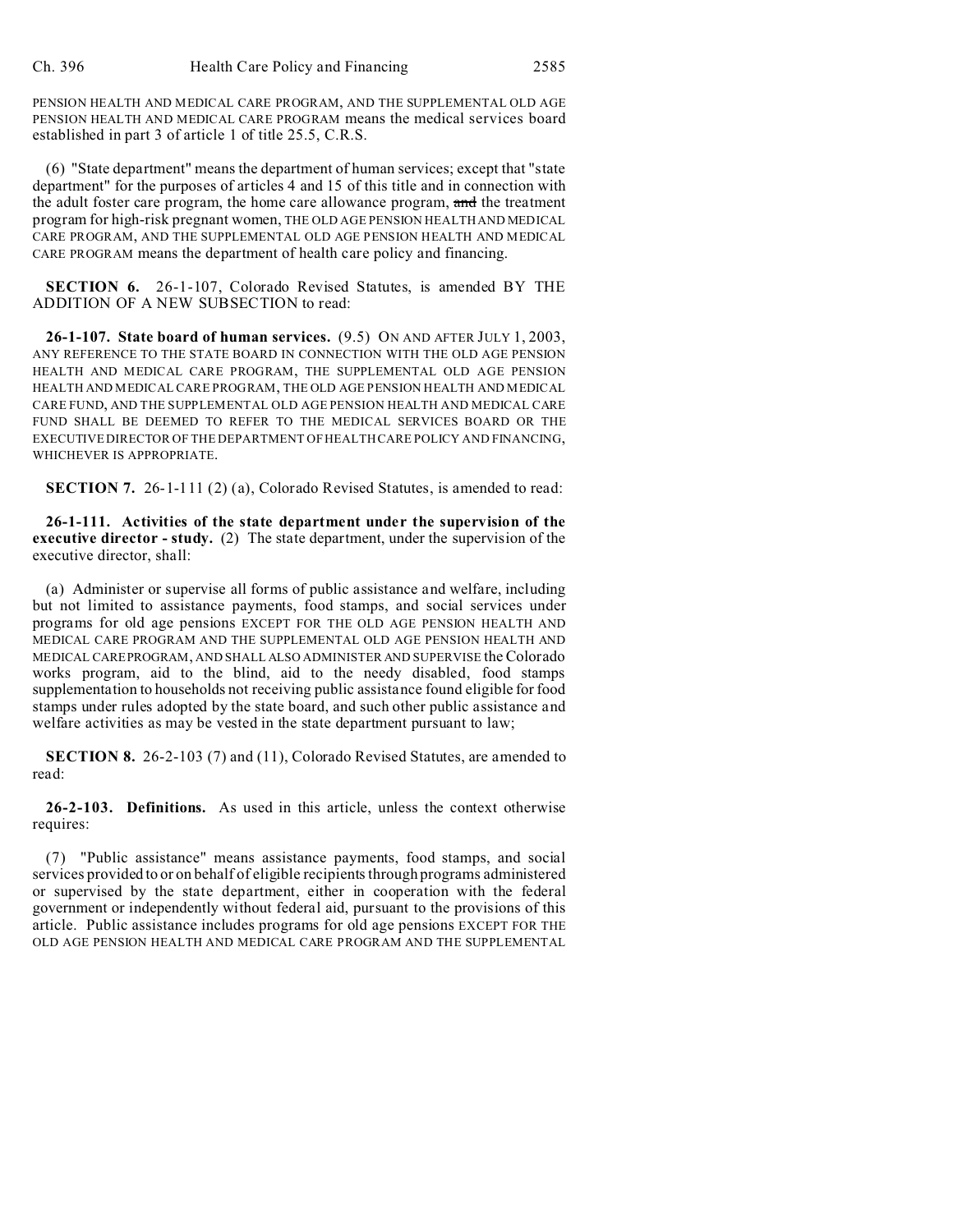OLD AGE PENSION HEALTH AND MEDICAL CARE PROGRAM, AND ALSO INCLUDES the Colorado works program, aid to the needy disabled, aid to the blind, child welfare services, food stamps supplementation to households not receiving public assistance found eligible for food stamps under rules adopted by the state board, expenses of treatment to prevent blindness or restore eyesight as defined in section 26-2-121, and funeral and burial expenses as defined in section 26-2-129.

(11) "Social services" means services and payments for services (other than medical services covered by the "Colorado Medical Assistance Act" OR THE OLD AGE PENSION HEALTH AND MEDICAL CARE PROGRAM OR THE SUPPLEMENTAL OLD AGE PENSION HEALTH AND MEDICAL CARE PROGRAM) available, directly or indirectly, through the staff of the state department of human services and county departments of social services or through state designated agencies, where applicable, for the benefit of eligible persons, which services are provided pursuant to rules and regulations adopted by the state department. "Social services" may include but need not be limited to day care, homemaker services, foster care, and other services to individuals or families for the purpose of attaining or retaining capabilities for maximum self-care, self-support, and personal independence and services to families or members of families for the purpose of preserving, rehabilitating, reuniting, or strengthening the family. At such time as Title XX of the social security act becomes effective with respect to federal reimbursements, "social services" may include but need not be limited to child care services, protective services for children and adults, services for children and adults in foster care, services related to the management and maintenance of the home, day care services for adults, transportation services, training and related services, employment services, information, referral, and counseling services, the preparation and delivery of meals, health support services, and appropriate combinations of services designed to meet the special needs of children, the aged, the mentally retarded, the blind, the emotionally disturbed, persons with physical disabilities, and alcoholics and drug addicts.

**SECTION 9.** 26-2-117, Colorado Revised Statutes, is amended to read:

**26-2-117. Old age pension health and medical care fund - supplemental old age pension health and medical care fund.** (1) The general assembly hereby finds that when the old age pension program was established in 1936, it served both the middle-income and indigent elderly population and that there were no federal programs available to assist the elderly impoverished population. The general assembly finds that the population currently served by the old age pension is the indigent elderly population only and that there are significant federal assistance programs for the elderly in this country that did not exist when the old age pension program was created. Moreover, the general assembly finds that the health and medical care fund created in the state constitution now serves only those old age pension recipients who do not qualify for social security benefits and therefore are not medicaid-eligible. The general assembly also finds that the constitutional limitation on costs that may be annually incurred by the old age pension health and medical care program no longer reflect the actual cost of serving this growing population. The general assembly also notes that the state department on several occasions has had to limit the types of medical services available in order to meet this constitutional limit. The general assembly, therefore, finds that there is a need to supplement the funds available for health and medical care for this group of old age pension recipients. The general assembly finds that while the state constitution limits the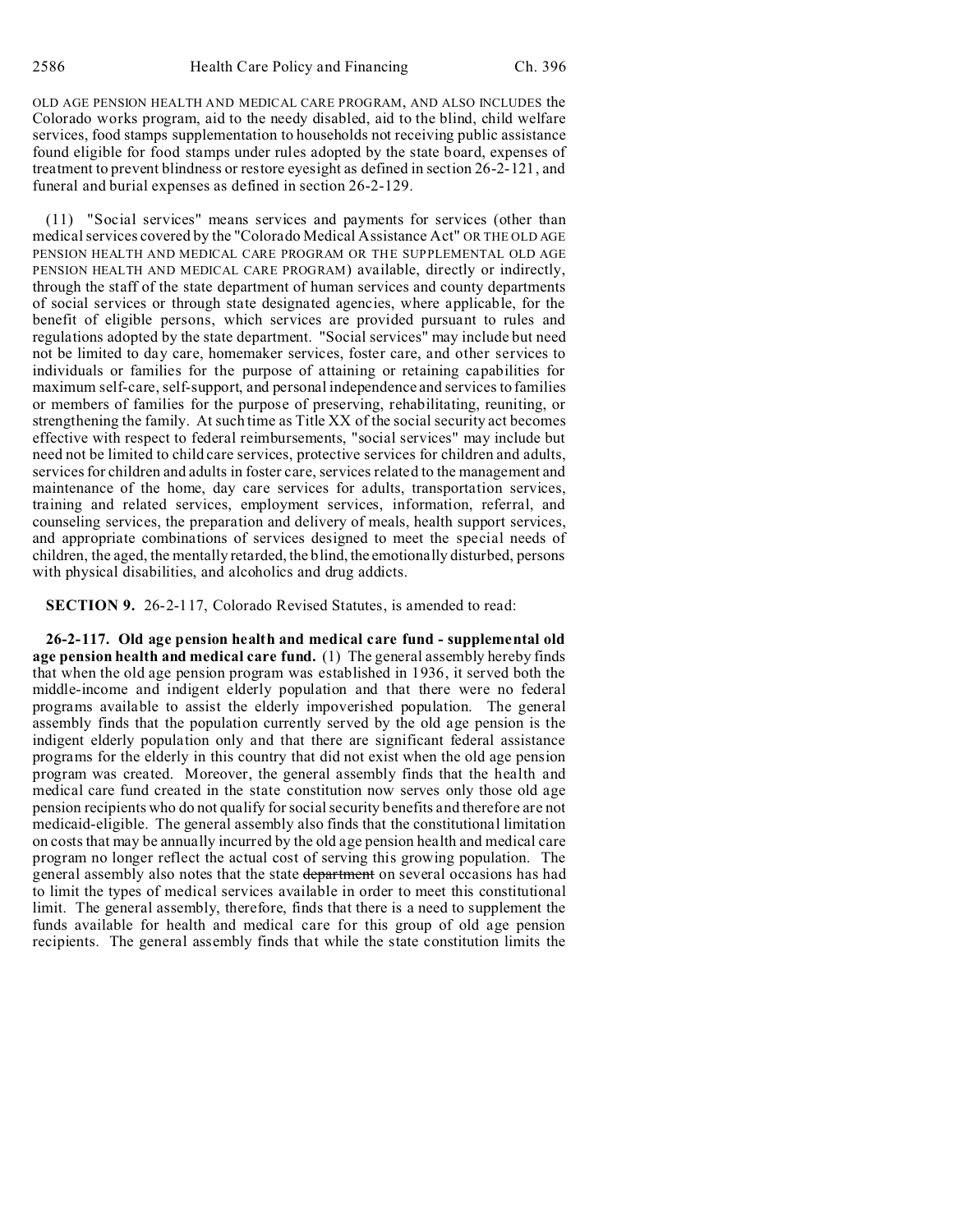costs of the original health and medical care program to ten million dollars annually, it does not preclude the general assembly from creating a supplemental health program. The general assembly also finds that section 2 of article XXIV of the state constitution directs that sales and use taxes be used to fund programs and services for older citizens and establishes a constitutional priority to fund such services and thus, it is fitting that a small portion of the sales and use tax revenue be allocated to fund a separate supplemental health and medical care program to serve the needs of the old age pension recipients who qualify for the health and medical care program.

(2) Any moneys remaining in the state old age pension fund after full payment of basic minimum awards to qualified old age pension recipients and after establishment and maintenance of the old age pension stabilization fund in the amount of five million dollars shall be transferred to a fund to be known as the old age pension health and medical care fund, which is hereby created. The state department OF HEALTH CARE POLICY AND FINANCING shall establish and promulgate rules and regulations for administration of a program to provide health and medical care to persons who qualify to receive old age pensions and who are not patients in an institution for tuberculosis or mental diseases. The costs of such program, not to exceed ten million dollars in any fiscal year, shall be defrayed from such health and medical care fund, but all moneys available, accrued or accruing, received or receivable, in said health and medical care fund in excess of ten million dollars in any fiscal year shall be transferred to the general fund of the state to be used pursuant to law. Moneys in the old age pension health and medical care fund shall be subject to annual appropriation by the general assembly.

(3) There is hereby established in the state department OF HEALTH CARE POLICY AND FINANCING a supplemental health and medical care program to provide health and medical care to persons who qualify to receive old age pensions and who are not patients in an institution for tuberculosis or mental diseases. The state department OF HEALTH CARE POLICY AND FINANCING shall promulgate rules for administration of the supplemental health and medical care program, which shall be based upon and shall provide the same types of services that are provided pursuant to the rules for administration of the health and medical care program described in subsection (2) of this section. When the costs of providing health and medical care in a particular fiscal year to such old age pension recipients exceed the amount available in that fiscal year from the old age pension health and medical care fund created in subsection (2) of this section, the medical care for such recipients shall be provided by the supplemental health and medical care program. The costs of the supplemental health and medical care program shall be paid out of the supplemental old age pension health and medical care fund, which is hereby created in the state treasury. The supplemental old age pension health and medical care fund, herein referred to as the "supplemental fund", shall consist of state sales and use tax revenues allocated to the supplemental fund pursuant to the provisions of section 39-26-123 (3), C.R.S., and any moneys appropriated to the supplemental fund by the general assembly. The general assembly may make annual appropriations or supplemental appropriations to the supplemental fund if it determines that the moneys in the old age pension health and medical care fund created in subsection (2) of this section will be insufficient to meet the health and medical needs of old age pension recipients for a particular fiscal year. Moneys in the supplemental fund shall be subject to annual appropriation by the general assembly. At the end of any fiscal year, any unexpended and unencumbered moneys remaining in the supplemental fund shall remain therein and